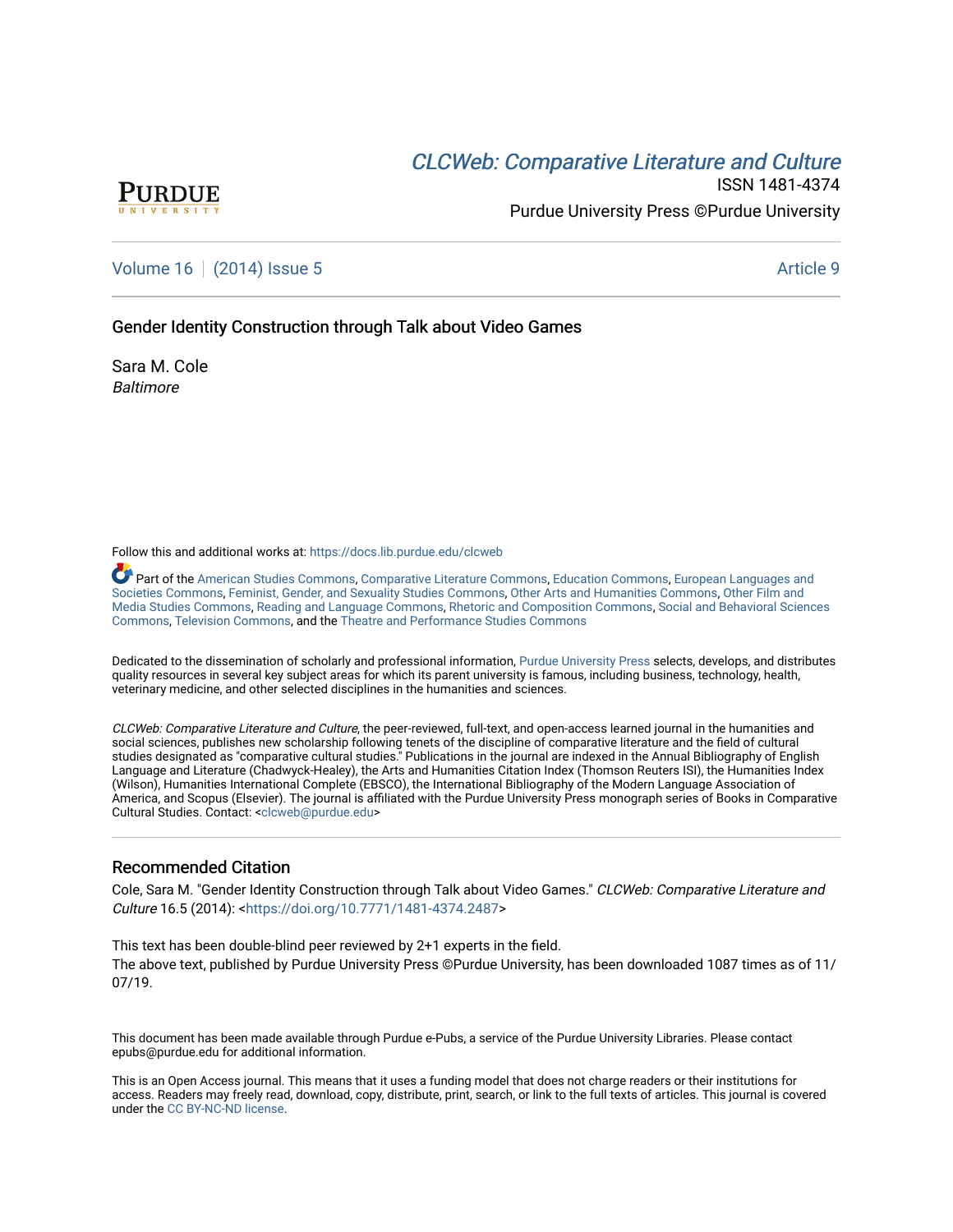**PURDUE**  $\bar{X}$  UNIVERSITY PRESS <http://www.thepress.purdue.edu>

## CLCWeb: Comparative Literature and Culture

ISSN 1481-4374 <http://docs.lib.purdue.edu/clcweb> Purdue University Press ©Purdue University

CLCWeb: Comparative Literature and Culture, the peer-reviewed, full-text, and open-access learned journal in the humanities and social sciences, publishes new scholarship following tenets of the discipline of comparative literature and the field of cultural studies designated as "comparative cultural studies." In addition to the publication of articles, the journal publishes review articles of scholarly books and publishes research material in its Library Series. Publications in the journal are indexed in the Annual Bibliography of English Language and Literature (Chadwyck-Healey), the Arts and Humanities Citation Index (Thomson Reuters ISI), the Humanities Index (Wilson), Humanities International Complete (EBSCO), the International Bibliography of the Modern Language Association of America, and Scopus (Elsevier). The journal is affiliated with the Purdue University Press monograph series of Books in Comparative Cultural Studies. Contact: <clcweb@purdue.edu>

### Volume 16 Issue 5 (December 2014) Article 9 Sara M. Cole,

"Gender Identity Construction through Talk about Video Games"

<http://docs.lib.purdue.edu/clcweb/vol16/iss5/9>

Contents of CLCWeb: Comparative Literature and Culture 16.5 (2015) Special Issue New Work on Electronic Literature and Cyberculture Ed. Maya Zalbidea, Mark C. Marino and Asunción López-Varela <http://docs.lib.purdue.edu/clcweb/vol16/iss5/>

Abstract: In her article "Gender Identity Construction through Talk about Video Games" Sara M. Cole discusses the construction of gender identity in terms of experiences of digital media and interactive play. Digital literacy expresses, shares, and reaffirms gendered self-identification through experiences of video game play with narratives that either confirm or deny stereotypical biases. In-depth interviews were used to explore the effects of play practices on conceptions of masculinity and personal identity in males who grew up in the 1980s by focusing on a linguistic analysis of the pragmatics of their shared thoughts on play, fantasy, use of digital media, and violence. This investigation provides insight into the influences of fantasy and play on future perceptions of reality as well as cultural identification and in/out group formation. The study gives voice to these participants through a pragmatics of verbal discourse regarding gender identity construction as influenced by both childhood and adult experiences of interactive digital entertainment media.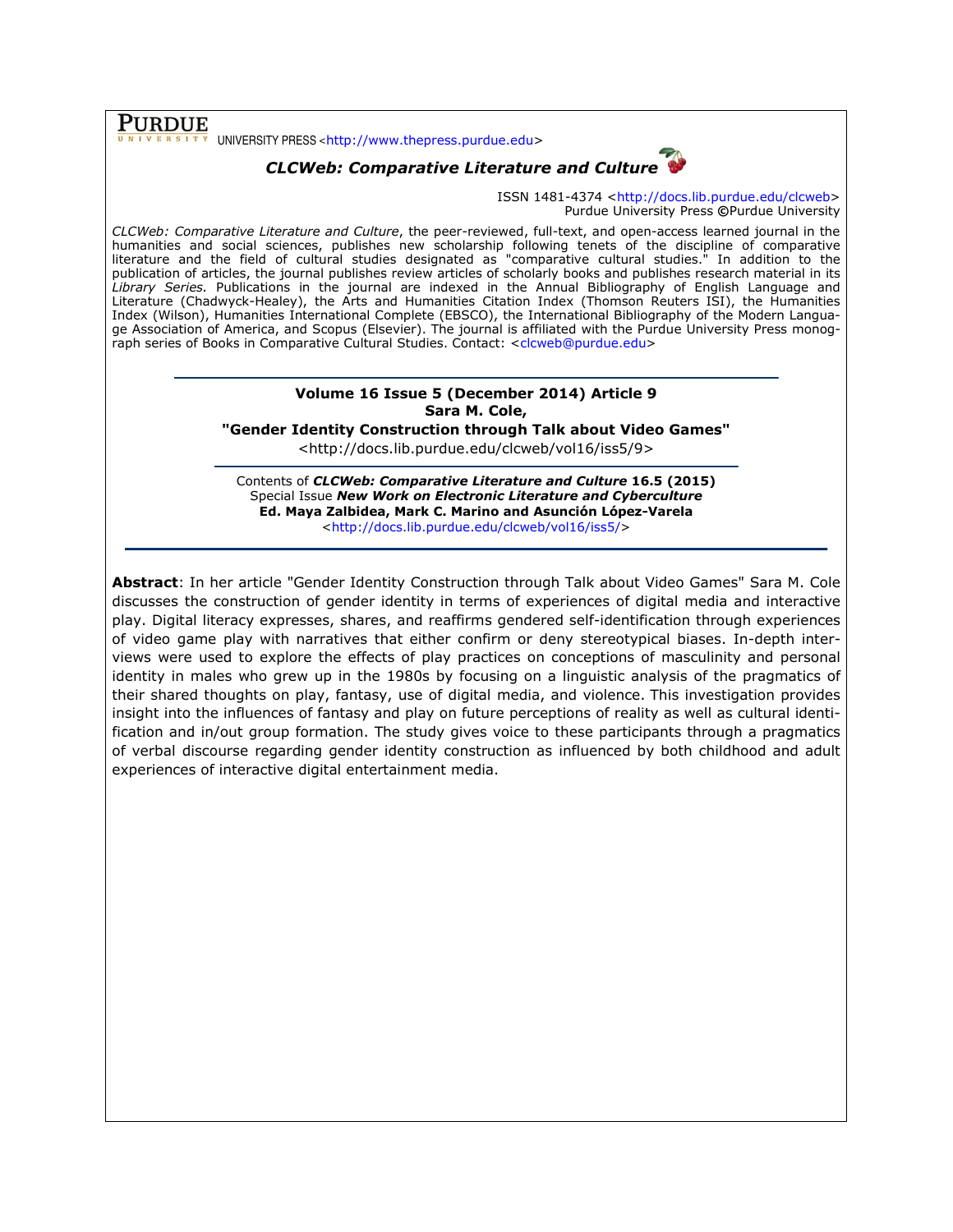#### Sara M. COLE

#### Gender Identity Construction through Talk about Video Games

This case study provides a pragmatic linguistic analysis of participants' shared thoughts on digital interactive video game play. The interview data provides insight into the participants' personal understandings and representations of masculine identity and gendered self-expression. For the study, male participants of similar ages and professional backgrounds completed in-depth semi-structured interviews lasting between one and two hours. I analyze the results of the study through critical discourse analysis, which provides a framework for looking at the ways language expresses conceptions of identity and participants' understandings of the cultural influences that might affect one's lifestyle, selfidentification, and discourse. I also explore the ways in which childhood play activities with violent, traditionally masculine themes influence adult interpretations of tolerance to real violence in association with expressions of Western masculine identity. My analysis is intended to inform masculinity studies through a small sample that provides an additional lens of insight into male talk about video games, specifically supporting academic disciplines focusing on linguistic analysis of gender selfidentification and identity creation. The linguistic data collected through this set of interviews also provides insight into the video game play activities of boys in the 1980s and early 1990s, and the connections that this form of interactive digital play has to adult play activities and gendered selfidentification later in life. I build on analyses of expressions of masculine identity and video game play experiences in order to address the developmental aspects of cultural understanding, identity formation, and meaning-making in such activities. Analysis of masculine discourse provides insight into the influences of fantasy in digital play on perceptions of the self in reality in terms of gender as well as other identity markers (for further reading on mental, emotional, and cultural development through play, see, e.g., Bateson; Furth; Piaget; Sutton-Smith, Wertsch).

Participants in this study discussed their experiences growing up playing traditionally maleoriented games. For instance, one participant explained that as a child, he did not feel his play habits were gender specific. However, he went on to state that "when you look at it now and you give it a label ... there were lots of things that were more male-oriented as opposed to 'gee, did you have tea parties,' 'did you play Barbie, Chutes and Ladders,' you know, whatever! My Little Pony. None of that stuff." He continued this explanation, stating that "it was mostly ... guy play. Even when I was playing with my sister it was mostly guy play because it was Star Wars and G. I. Joe." This interview participant, George, describes his play activities as "guy play," as opposed to play that might be either gender-neutral or feminized, based on its thematic content. Star Wars and G.I. Joe, for instance, are entertainment franchises that are most often marketed specifically to a young male audience, star male protagonists, and follow narratives in keeping with structures of Western male hegemonic stereotypes of the hero. In another example, a participant was asked about male-centered play in his youth. He responded that he felt "like it was more about socialization. I was just around more of my male friends." Gender-specific playgroups were understood by this participant as a product of chance or circumstance rather than as associated with game content or social norms. Analysis of such discourse from this study's participants thus illuminates hegemonic expectations and assumptions while repeatedly making evident that the participants were aware of gendered stereotypes. Their language implies a sense of introspection and an acknowledgement—perhaps triggered because they were speaking to a female researcher—masculinity has negative connotations and at the very least requires discussion of its nuanced and complex iterations with regards to personal gender identity.

In order to understand how participants' self-reported identity markers fit into a larger cultural context, it is necessary to establish the foundational trends in general concepts of Western masculinity in the United States. As described by Debby A. Phillips, cultural representations of masculinity historically "revolve around appearance (looks, clothes, strength), having male friends, heterosexuality (having a girlfriend, rejecting homosexuality), and getting respect primarily through economic status, athletics, toughness, and violence" (224). Traditional masculine behavior, according to Chris Walton, Adrianne Coyle, and Evanthia Lyons "is said to involve the concealment of emotions that might imply vulnerability or dependency although it permits the expression of emotions such as anger" (403). The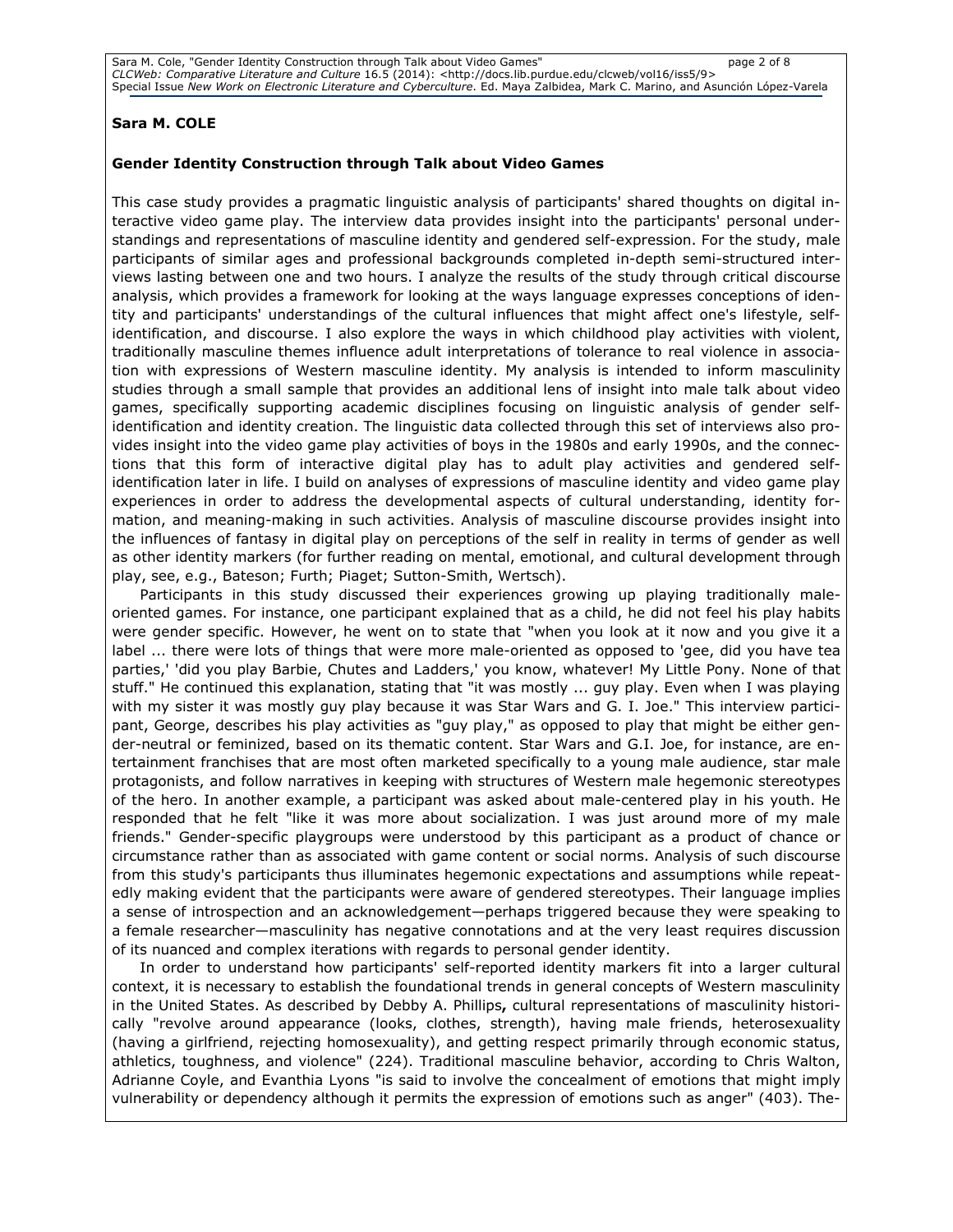se expectations become internalized by both male and female members of society and thus require dissection through cultural and media theory (in this case a close discourse analysis). Examining linguistic data helps provide a clearer idea of how play influences real perceptions and how adult men choose to discuss their personal understandings of these cultural influences.

Participants in this study expressed awareness of gendered discourses and stereotypes that exist in their society. Despite their acknowledgement of the impact of culture on individuals, the specific language participants used may implicitly reaffirm certain biased stereotypical discourses inadvertently through the details of their speech patterns. For instance, the connection between violence and masculinity was both stated and implied by the participants. Helen Hatchell explains that "'naturalistic' gender discourses are reflected in discourses of war and violence and intimately link violence and hegemonic masculinity … [and] support the traditional dichotomy of gender roles" (383). This naturalization of discourses of violence, both in terms of fantasy/play and real-life experiences of violence, secures gendered divisions of expressions of and reactions to violence and also supports traditional assumptions about male identity. Therefore, the relationship between violence and masculinity often goes unstated in casual conversation due to this inherent naturalization, and male speakers often have difficulty expressing opinions or interests that are in conflict with the social expectations related to their comfort with and preference toward violent themes, especially in entertainment media.

The relationship between learning and play, especially interactive digital play, has been explored primarily in relation to the physiological and psychological impacts of desensitization to the violence that is so often an integral theme of entertainment such as video games and film. This topic has also been previously addressed in terms of play practices in association with professional career choice, particularly in my 2012 study "Play and Profession." In addition to career choice, in my previous work I also explore language used to express this disconnect between entertainment or fiction and reality. However, it is also essential to address the views of players or audience members themselves to gain a more complete understanding of the effects of such media; thus, the emphasis in this study on the personal voice of the participants in play. The ways in which players self-report their experiences are influenced by both their childhood and adult forms of play. The interview data supports the presence of gendered perceptions and discourses of subjects that are masculinized, such as their experiences of violent play. The male participants in this study grew up in the United States in the 1980s playing games and engaging in interactive media with violent themes, but do not connect these experiences directly to their tolerance for violence in reality as adults.

Despite assertions that there is no link between one's comfort level with or enjoyment of violent play and one's tolerance for violence in reality, there are some linguistic devices evident in the results of this study that imply an either unrecognized or un-admitted connection between the two concepts. Participants were reluctant to admit that traditional masculine themes in games appealed to them when the subject matter—for example, extremely violent action—was potentially stigmatizing or offensive. Additionally, it was uncomfortable for participants to express stereotypically masculine or overtly aggressive characteristics during the interview process. In the present study I also explore these complexities in order to build on play theory and also provides a linguistic analysis of gender self-identification, identity creation, and the connections that video game play has to the developmental aspects of cultural understanding, identity formation, and meaning making in digital interactive play activity.

Several longform, semi-structured in-depth interviews were conducted on a one-on-one basis with a select sample of research participants, either in person or via Skype online video conferencing (at the time of this writing seven interviews were complete, each lasting approximately two hours). These data provide insights into the effects of play activity on future masculine identity, specifically in terms of tolerance to violence, in a meaningful way through the participant's explanations of the types of games they played as children and continue to play as adults. The structure of the interviews was intended to allow for a freely communicative environment in which participants ideally felt comfortable sharing the details of their experiences, feelings, and ways of understanding. All names included in this report are pseudonyms chosen by the participants themselves. The anonymity of the interviewees helps to support an interview process in which research participants are free to share details of their personal lives that sometimes support and are sometimes at odds with traditional values of masculini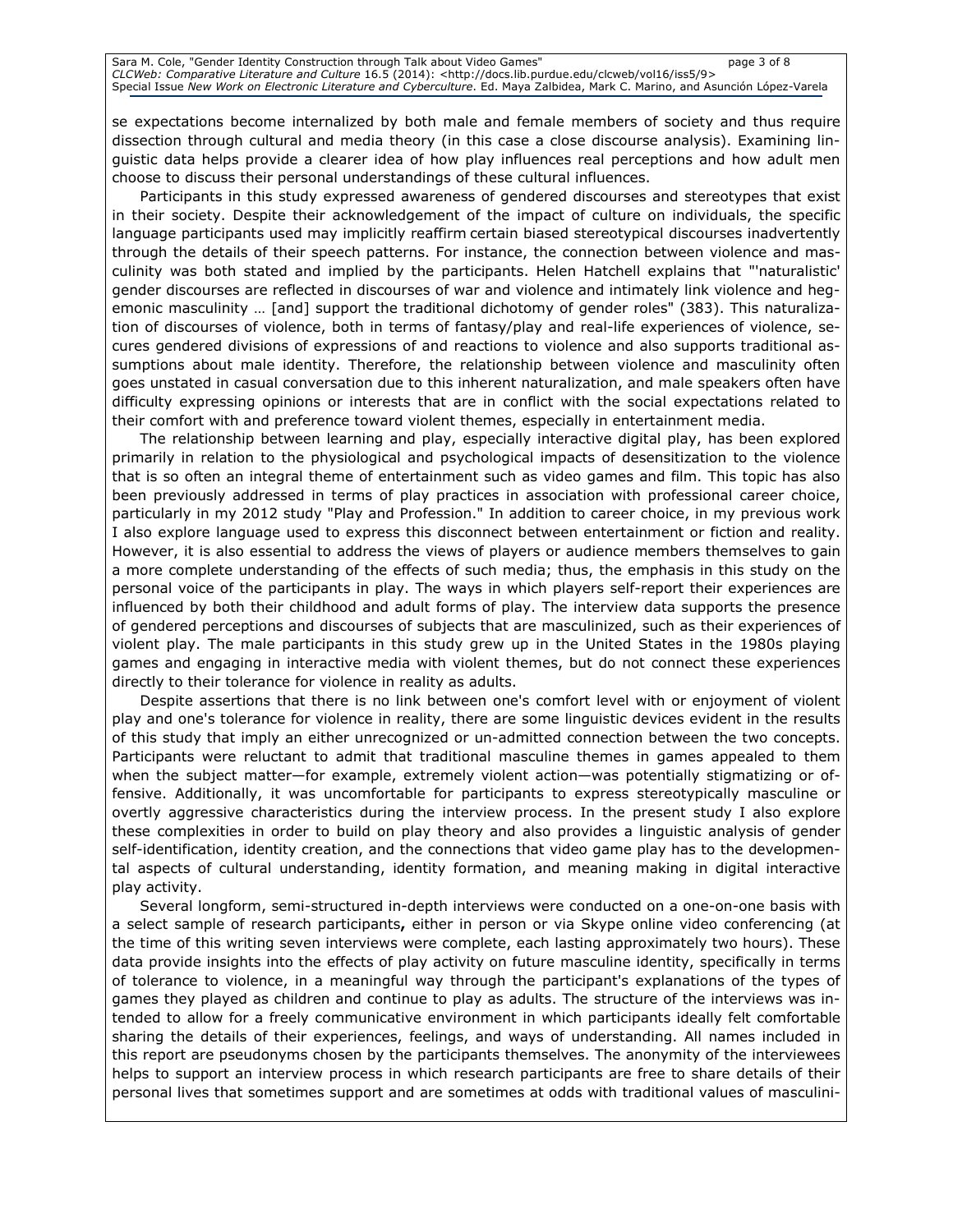ty in United States culture, a disconnect that is potentially emotionally or otherwise problematic for participants if their names are revealed publicly.

The research participants were chosen with the assumption that they had all had similar cultural experiences growing up in the 1980s and early 1990s on the east coast of the United States. All participants at the time of the interviews were between the ages of 25 and 35 years. This excluded any participants that grew up playing later generations of games (a topic for future research). Participants were also selected based on their active or recent engagement in a career in law enforcement, the military, or a related field in which a certain level of exposure to violence of different kinds is expected. This purposive (non-random) sample was chosen to exemplify men with daily experiences in reality that could potentially mirror those found in violent video game play. Participants contributed their own thoughts and additional information when appropriate to questions asked by the interviewer, at times prompting a tangential exploration of experiences not outlined in the original interview. This freedom of expression is ideal for a linguistic analysis of masculine discourse because it allows participants to speak more naturally than they might within the confines of a more rigid interview. Skype interviews were used for participants who were unavailable for in-person interaction. Video conferencing technology is limiting in the sense that online video-call quality cannot be standardized, and there is risk for possible misunderstandings or a loss of clarity in the linguistic data that is not ideal. However, there were very few difficulties during most interview sessions and any interviewers were asked to repeat themselves if audio quality was questionable at any point. Time differences between locations required that these interviews take place in varied conditions and at different times of the day. However, these inconsistencies are considered only marginally influential on the data collected as personal opinions shared in these interviews did not seem to differ drastically based on the timing of the interviews. Participants directly quoted in this document were chosen because they provided discourse that was often representative of the group as a whole, or their words provided the clearest example of the trends present in the interview responses overall.

Linguistic data from these interviews has been analyzed through pragmatics and critical discourse analysis. These analytical methods involve looking at language in detail while keeping in mind complex contextual influences (see Cameron, Working With Spoken Discourse; Cutting Pragmatics and Discourse). This requires interview transcripts be broken down in terms of word choice and sentence structure. Any pauses or laughter, deep breaths, code switching, or other linguistic devices exhibited in the interview data were considered in terms of probable meaning and potential relation to individual identity and ideological discourse attributes of the participant. Ideology as constructed and reinforced through discourse practices is explored by, for example, Jann Scheuer and Teun Van Dijk. Expressions of ideology may take the form of in-/out-group identification, such as referring to "us" versus "them" in order to self-identity as a member of a group (see Van Dijk). The talk provided by research participants in this study implied detailed knowledge of ideologies and discourses that are most socially acceptable and appropriate for conversation of this type, a consideration that tints their responses and may have resulted in the de-emphasizing of overt ideological assertions. Therefore, the nuances and details of language use are all the more integral to a deep reading of this interview data.

Each interview was recorded digitally (audio only), transcribed manually, and then coded first for thematic content and then more explicitly for pragmatic analysis. In the excerpts from transcription provided in this document, the following visual indicators are used: 1) The letter I references the Interviewer; 2) (#) during discourse indicates the seconds of pause between speech acts; 3) 1. 2. 3. on the left hand side of the page labels the line of discourse for analytical reference; 4) // indicates any overlap or interruption; 5) underlined text indicates emphasis on certain syllables or words; 6) ?'s indicate uptake; 7) :: indicates drawn out speech; and 8) (.) indicates a clear pause.

These pragmatic coding devices help dissect the details of talk for closer analysis of topic, specific intentions, and overall meaning. The participants' discourses regarding childhood play activities, specifically in terms of video game play, were analyzed in terms of their influence on the construction of masculine identity overall. Participants referenced similar childhood play activities, most likely due to their closeness in age. The participants' similarity in age, sex, location, socio-economic status, hobbies, and career choice reflect shared exposure to similar popular cultural influences. The ways in which participants expressed their interest or disinterest in certain ideas, actions, or identities provides insight into the ways people create their identities, the factors that influence that construction, and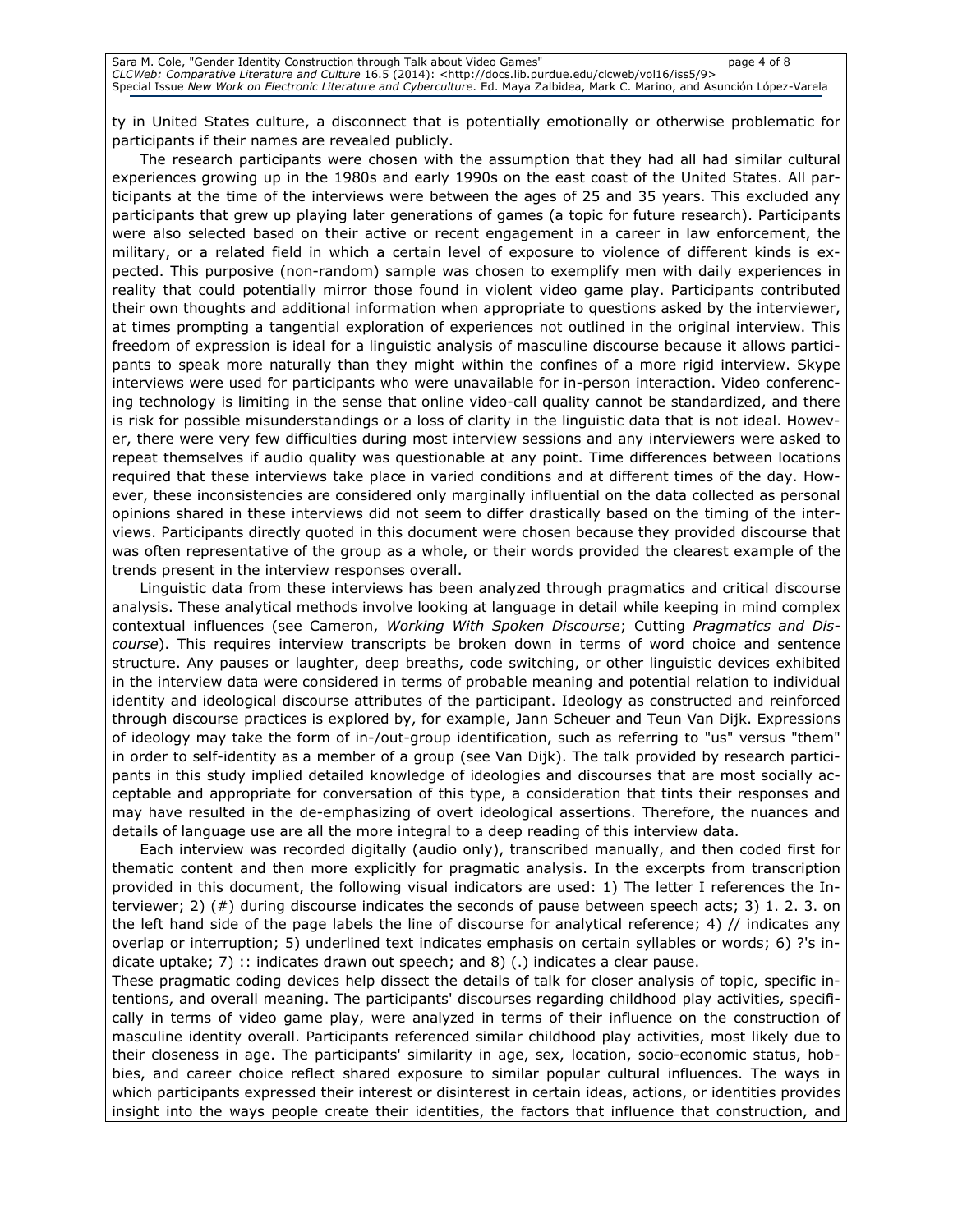Sara M. Cole, "Gender Identity Construction through Talk about Video Games" page 5 of 8 CLCWeb: Comparative Literature and Culture 16.5 (2014): <http://docs.lib.purdue.edu/clcweb/vol16/iss5/9> Special Issue New Work on Electronic Literature and Cyberculture. Ed. Maya Zalbidea, Mark C. Marino, and Asunción López-Varela

the ways in which they choose to present themselves to others especially according to gender norms. Interview responses expressed varied forms of masculinity, but all participants shared a similar foundational knowledge of U.S. masculine gender roles, implying a shared cultural knowledge. The influence of popular culture and entertainment media (video games and otherwise) on this traditional cultural understanding of masculinity is addressed in the works of Justine Cassell and Henry Jenkins and Michael S. Kimmel. What it means to be a man is very specific and is often defined in negative terms (for example, as feminine, compassionate, complex, accepting of difference). This influences not only the way men report their own roles in play and in society, but also their experiences of others. Many of the participants recalled playing in mixed-gendered groups, yet most of their preferred play activities centered on characters and themes that were culturally marketed to young male audiences, such as G.I. Joe, Star Wars, and MegaMan. This tendency was cited during interviews as the causal factor in participants having more male friends than female, especially before high school. Female friends would be supposedly welcome to play but the themes and content of the games were still traditionally male-centric, therefore making it difficult for female players to remain interested.

In keeping with hegemonic structures, analyses of military male discourse, such as that of Ramon Hinojosa, support a construction of masculinity "that is symbolically dominant over others" in which "men position themselves as more morally oriented, self-disciplined, physically capable, emotionally controlled, martially skilled, or intelligent" (179). Participants tended to distance themselves from overt statements that supported the superiority of males, perhaps due to cultural sensitivity or because they were being interviewed by a female researcher. For example, Leon (L), a research participant who served in the U.S. Army, remarked: 1. L: I had specific levels that I enjoyed?; 2. L: more than others (.) and would specifically play for those; and 3. L: and I wouldn't care about progressing the sto::ry. This discourse asserts that the social or narrative-driven incentives of game play were inconsequential. Leon asserts that competitive and rule-based elements of play were more enjoyable, stressing the words "levels" (line 1) and "story" (line 3) in order to clarify the distinction between these two play elements for Leon. Levels of most video games contain active short-term goals without necessarily being narrative driven. Within the confines of a single level or segmented play scenario, a player can (as one participant put it) "just destroy everything," whereas playing an entire game that ties into a story implies narrative (a commonly feminized topic) and perhaps requires a deeper level of interest or meaning. This increased level of investment, or care, seemed to be outside the realm of traditional masculine acceptability. This is reminiscent of common male speech acts that position men, especially as boys, as interested only in conflict and physicality, rather than more feminized concepts like stories that might imply concerns for characters' wellbeing, becoming emotionally involved, etcetera. Stereotypically masculine discourses of domination and destruction are evident in this brief statement, as well. Leon began his remarks with the phrase "well, I just..." implying a sense that the discourse is simple or obvious, justified, and logical. His speech in the excerpt above is direct, with few hesitations or fillers other than the brief pause (line 2). This implies clarity of thought and expression, and a confidence in his beliefs and the ways in which such statements will be interpreted by the listener.

Similarly, when asked whether his enjoyment of violent themes in games related in any way to his self-identification as an Army soldier, he again answered directly but chose to re-frame the idea of violence, making the connection between his play habits and military identity less concrete: 1. L: Well, there's definitely a correlation (2); 2. L: I don't know about vi::olence, but (1); 3. L: more action.; 4. L: But violent action. (2); 5. L: Violence is (.) yeah (.) I would say. Although not muddled or confusing, this discourse is far less direct than Leon's first statement. It contains syntactic modifiers to qualify his statements and is far more segmented, with distinct pauses after every few words indicating either continued thought or a careful choice of words. The drawn out word "violence" (line 4) implies that perhaps it is too strong of a term for what he is trying to express. This mediation of language can be viewed as a form of face-saving or an attempt to avoid making a direct connection between enjoying violent games and performing violent actions. Yet, Leon was participating in an interview process with an expectation of honesty and seems to have felt compelled to say "well...." (line 1), implying that he may not want to admit what follows, and then acknowledging that yes, there is a connection. He then repeatedly reverted to the use of hedging statements to distance himself from that initial strong assertion ("definitely a correlation" [line 1]). This distance was achieved through phrases such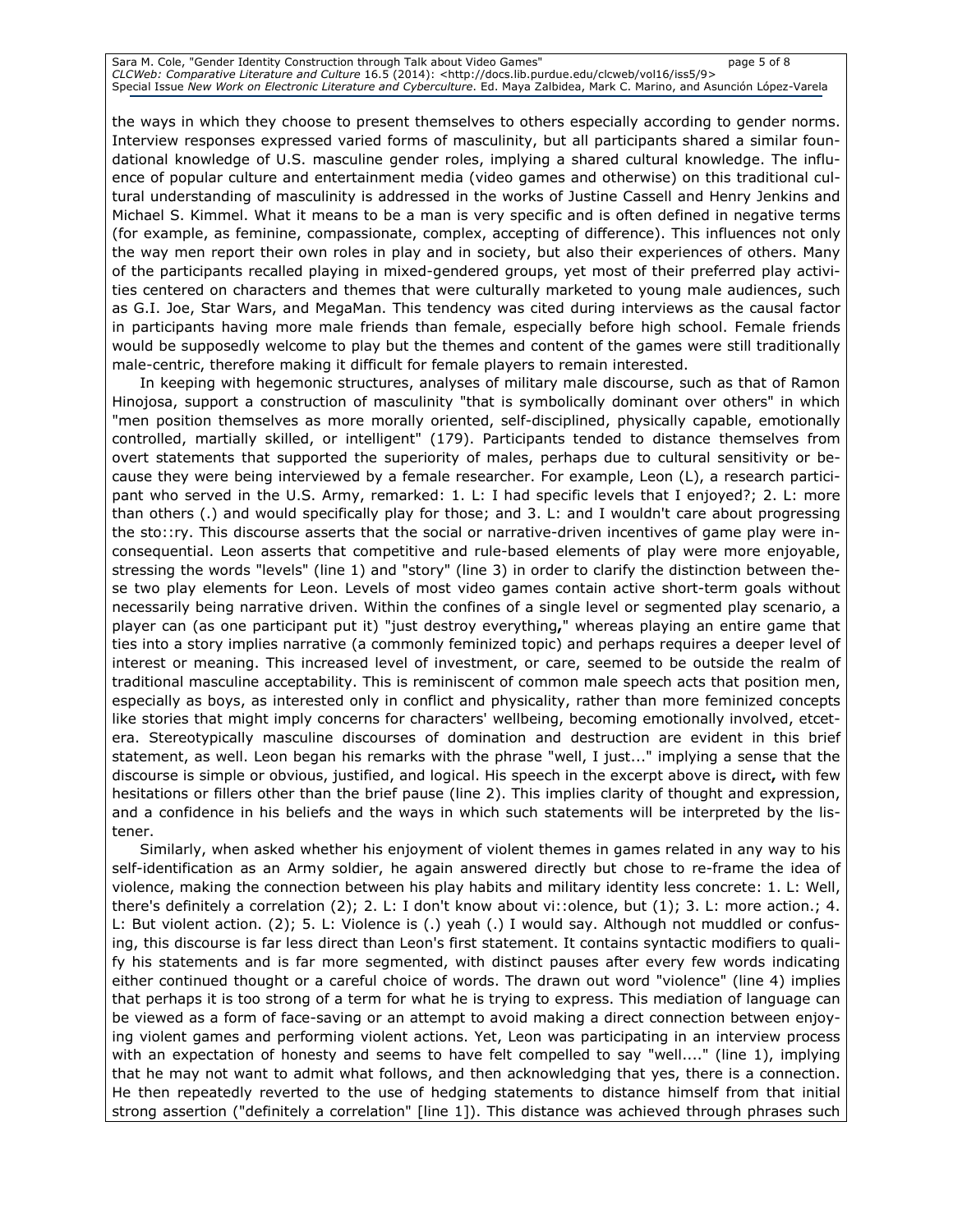as "I don't know" (line 3), "but..." (line 4), and the final lack of conclusion in the confused statement "yeah, I would say" (line 5). Distancing techniques were used regularly by all research participants, most often when they seemed to presume their opinions were discordant with those of the interviewer/listener or with more general expectations of masculinity.

For example, despite the presence of symbols of domination in much of the speech, participants made concerted efforts to distance themselves through their discourse from such overt stereotypes. One participant currently serving in the Middle East, Copper, described his experience of playing the video game Double Dragon 2. He expressed dissatisfaction with the cultural expectation that men will take up a violent pursuit to rescue or protect a woman. The woman in the game is positioned as weaker and in needing of rescue (a traditional archetype of many stories of heroes). Copper (C) described the game in terms of its narrative content: 1. C: Uh (.) Billy's girlfriend in Double Dragon 2 gets kidnapped (.); 2. C: or murdered (.) I forget which (1) ...; 3. C: And then he enlists the aid of his brother (.); 4. C: cuz you know, that's what you do...; 5. C: I mean, su::re?; 6. C: Why n::ot (.) What are friends for? The sarcasm, as noted due to his stress of words like "that's" (line 4) and "sure" (line 5), at the end of the statement implies not only that he is using hyperbole, but also that this expectation of machismo is either outdated or overrated. This level of distancing seems to take on a personal tone of disapproval that these masculine ideologies extend beyond the fantasy setting of the game to real-life expectations for appropriate male behavior. Copper cannot recall whether the girlfriend lives or dies, as she is really inconsequential to the process of game play wherein the defeat of enemies is paramount. By asking "what are friends for" (line 6), he removes this narrative from the strictly game-related realm and applies it to his own ideologies of friendship and support, again with a tone that implies his negative opinion of male hegemonic status and certain cultural narratives that go along with it. The roles of males in society are accepted and understood, even internalized, but not condoned through these linguistic devices.

The normative discourses of violence in males are evidenced repeatedly in Western culture in terms of acceptable language use, activity, professional pursuits, and displays of emotion. In a linguistic analysis of men's talk about emotion, Walton, Coyle, and Lyons describe being upset, sad, or afraid as emotions that are only culturally acceptable for men if they are expressed through "anger and violence" (407). Narrative analysts find that male respondents hesitate when asked about emotions such as fear and find that a "major similarity across interviews was the silence that followed the question" about fear (Sandberg and Tollefsen 9). For instance, Copper's discourse describing a part of a violent game that was disturbing to him was expressed as follows: 1. C: Well, I'll tell ya (.) the uh (.); 2. C: and I have been a Call of Duty player; 3. C: when Modern Warfare I came out, and the thing is...; 4. C: there is a (.) uh, there's the control thing; 5. C: They actually took a moment, took the time to program it; 6. C: so there is a scene where you're sneaking in the jungles of Vietnam...; 7. C: You come up, there's this, um (.) Vietcong in the boat...; 8. C: And you come up and you have to take the joystick; 9. C: and move it this way, like move it (.) circle it around; 10. C: And you come up out of the water and slit the guys throat; 11. C: in the most unbelievably unpleasantly graphic was possible (2); 12. C: And uh (1.5) I found that really unpleasant. This description has hesitation in the form of "uh" and "um" four times, seven distinct pauses, and disjointed sentence structures that implies both great discomfort with the topic at hand and the speaker's clarity of thought in trying to express an emotional reaction of this sort. Detail is provided in terms of the game-play and what the scenario entails, but the only information given about his personal response to that violence (other than what is implied through the irregularity of his speech) is the repetition of the word "unpleasant" in lines 11 and 12, as opposed to other potentially more emotionally evocative adjectives, such as upsetting, disturbing, or troubling. Copper struggles to find a word other than unpleasant to adequately describe his negative emotional response without breaking from the expected norms of masculine discourse. His language remains relatively stoic, focusing on specific details and not shying away from the violent act itself (line 10). However, the meaning is clearly implied through the pacing of his utterances. His lack of smooth, composed speech breaks with stereotypical expectations of emotionless masculinity. Copper does not find this game play to be enjoyable or entertaining. His discomfort is not simply due to a sense that he is sharing inside information that breaks with social norms, but more directly relates to his emotional pain in remembering and relating this play activity, an experience that is very telling of his choices regarding the self-representation of his masculine identity.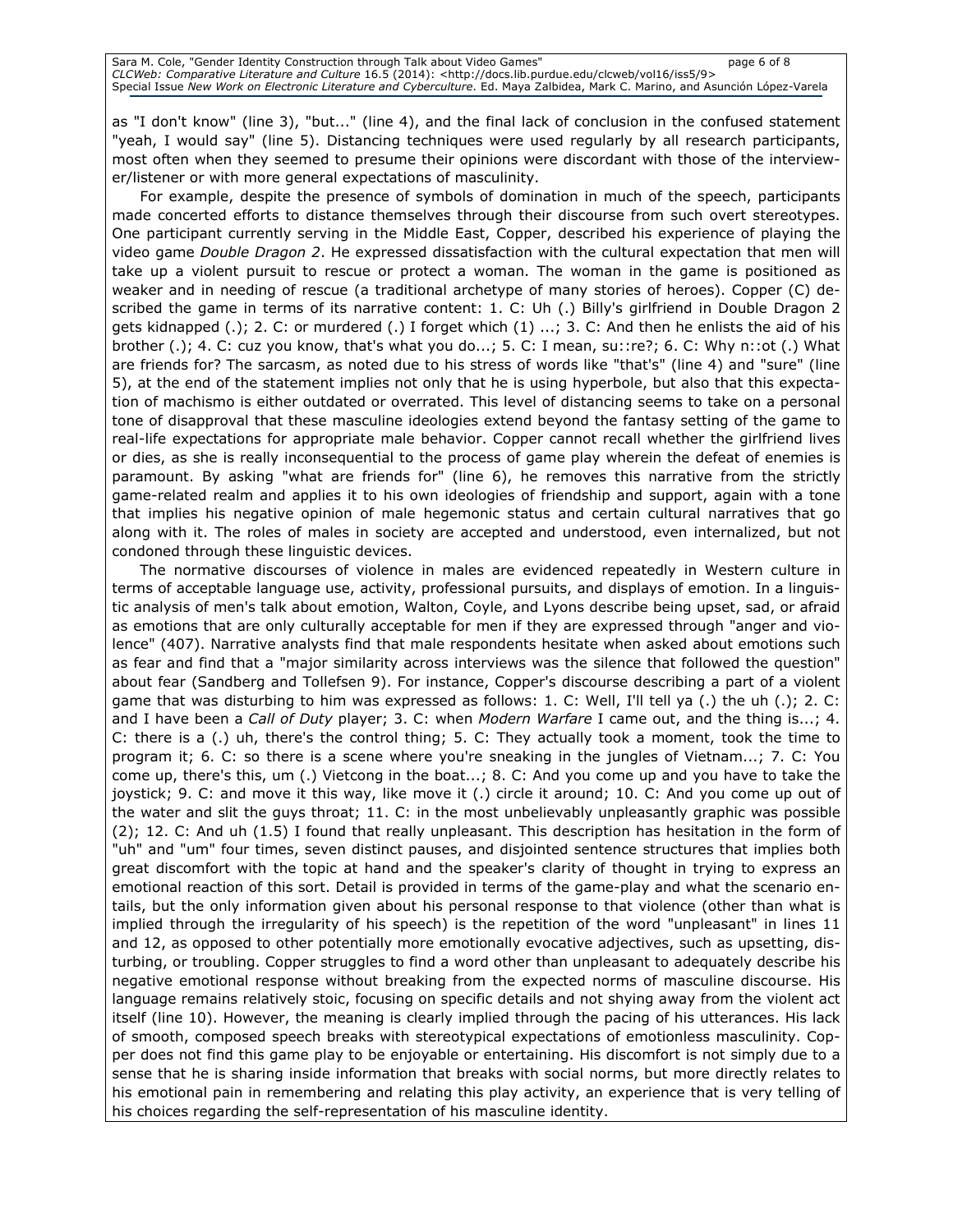Sara M. Cole, "Gender Identity Construction through Talk about Video Games" page 7 of 8 CLCWeb: Comparative Literature and Culture 16.5 (2014): <http://docs.lib.purdue.edu/clcweb/vol16/iss5/9> Special Issue New Work on Electronic Literature and Cyberculture. Ed. Maya Zalbidea, Mark C. Marino, and Asunción López-Varela

Themes of protection and strength were prominent in discourse for all participants as well. When asked whether he enjoyed entertainment with violent themes, George connected his response to his work as a police officer: 1. G: Personally, I think that though lots of humans have become; 2. G: Kind of compla::cent over the years; 3. G: That deep down we still have this primal urge to go and hunt; 4. G: Believe it or not (laughs); 5. G: And this primal urge to protect (.); 6. G: And since that's not as obvious (.); 7. G: I mean when I was a police officer; 8. G: That was certainly a thing about me that I could foster; 9. G: But um, I think without these outlets for that (referencing games); 10. G: I think we'd have a few mo::re, I guess uh (1); 11. G: I think we'd have a lot more problems in the real world. The choice of terms like "humans" (line 1), as opposed to people or another more casual option, and "primal urge" (repeated in lines 3 and 5) position this discourse in academic or scientific/biological terms despite the fact that it is a personal opinion (as evidenced by the initial phrase "personally, I think" [line 1]). The use of heightened technical discourse, or in this case simply the choice of slightly irregular terminology, implies to the listener that this is intended to be an objective argument that supports ideas that are almost universal, including cultural norms of masculinity.

Most interview participants referenced a similar concept, reaffirming the idea that masculinity requires performance of the role of the protector or hero in their discussion of childhood play and gender self-identification. Heroic Protective Discourse (HPD) as developed by Caroline Dryden, Kathy Doherty, and Paula Nicolson, takes this a step further by positioning the hero beyond traditional conceptions of idealized masculinity in terms of independence and control, and constructs an idea of heroism that takes "on the additional dimension foregrounding the motivation to 'protect'" (193). As the authors note, "HPD refers to a set of interpretive resources and practices that normalize a form of masculine identity that combines physical strength and aggression with the motivation to use physical force in the service of protecting others" (194). This is directly reflected in George's discourse regarding his "urge to protect" (line 5), and also reminiscent of Copper's dissatisfaction with the call to protect in the game Double Dragon 2. Participants' discourse supported complex iterations of masculinities expressed through talk about play practices, professional interests, and daily understandings of gender identities and modes of interpersonal interaction.

Masculine discourses expressed through these interviews support traditional cultural values of masculinity in terms of domination, destruction, and strength, which were reproduced at least partially due to the influence of male childhood video game play activities. Verbal expressions of superiority and anger in conversational contexts were more comfortable topics for these speakers. Emotion, narrative, and interpersonal relationships were less comfortable subjects of discussion. Participants demonstrated complex processes of identity construction as evidenced by nuanced switches between discussions of violence in play and in reality. Male hegemony was affirmed but also positioned as a framework to be mocked or disavowed by modern or progressive members of society. Each of the participants distanced themselves to an extent from stereotypes of overt masculine identity but continued to behave and to speak according to them to some extent. This demonstrates their awareness of gendered roles in society and an acute awareness of the controversies surrounding the probable influence of video game player identification on self-identity construction during developmental years.

Any analysis of participants' experiences with video games requires consideration of the concept of player agency. The choice to abide by or challenge rules and expectations for play activities and the inclusion of other players or teammates influences how players see themselves and others in and out of the game world. Modern video games, for example, are shifting away from conceptions of player agency that are bound within a set and limited rules-based environment and are becoming more open (sandbox games). Agency has become more about the freedom to explore the potential of a game in unexpected ways, as evidenced within the work of Karen and Joshua Tanenbaum ("Agency as Commitment to Meaning"). This shift in play—especially the ability to choose or alter game play—will change the ways in which digital interactive play engages social structures of masculinity and will also alter the ways in which the influences of the medium are manifested in the personal gender identity construction of its players. In my further research I will explore the ways in which these changes in play have influenced the internalization of game experiences for children growing up while playing games (interactive video and otherwise) from more recent decades. Do themes of video game play still influence the construction of traditional hegemonic masculine identity?